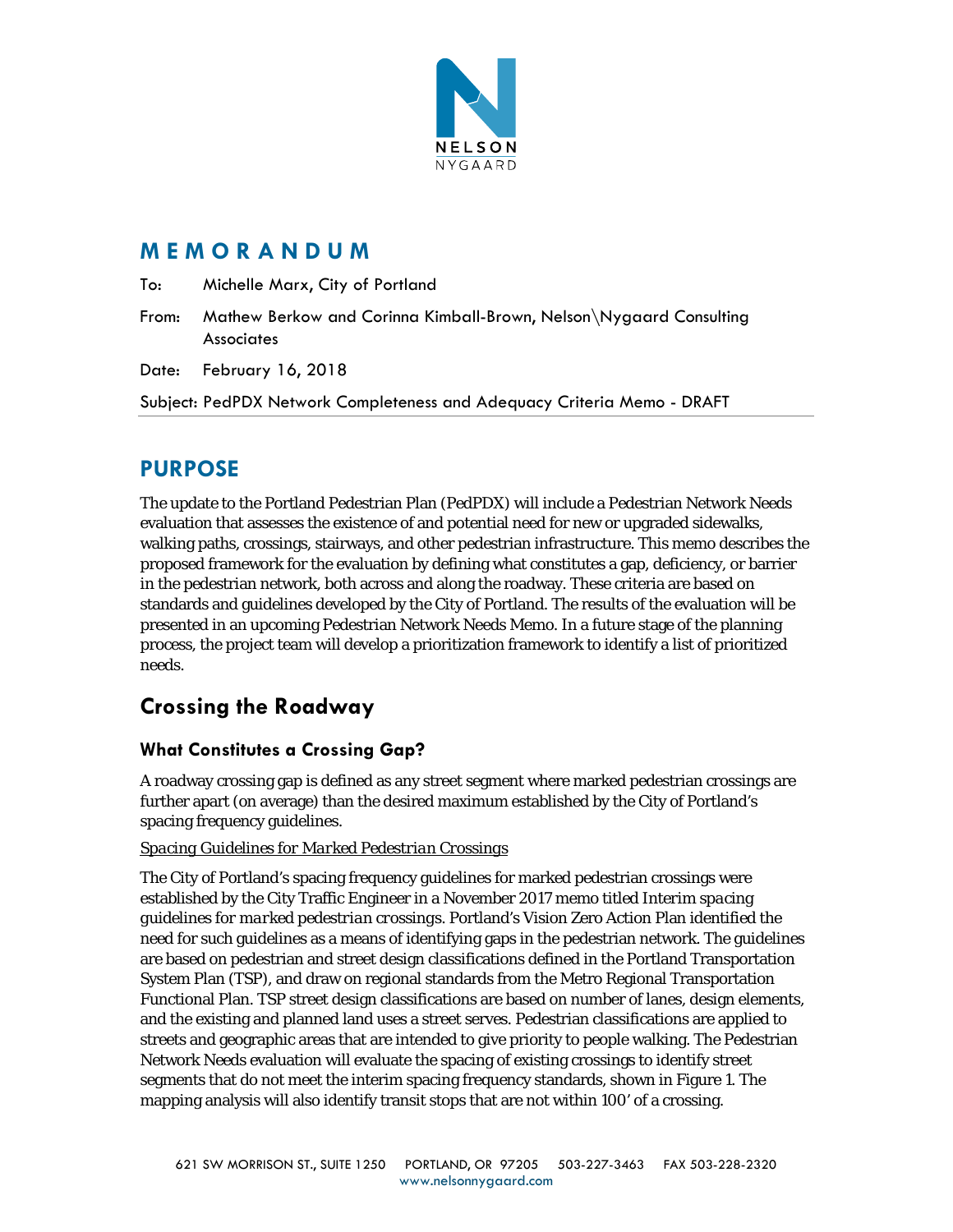### **Figure 1 Spacing Guidelines for Marked Pedestrian Crossings (as identified in PBOT's 'Interim spacing guidelines for marked pedestrian crossings')**

| <b>Street Design and/or</b><br><b>Pedestrian Classification</b>              | <b>Description</b>                                                                                                                                                                                                                                                                                                                          | <b>Maximum</b><br><b>Spacing</b>             |
|------------------------------------------------------------------------------|---------------------------------------------------------------------------------------------------------------------------------------------------------------------------------------------------------------------------------------------------------------------------------------------------------------------------------------------|----------------------------------------------|
| Arterials and Collectors<br>within designated<br><b>Pedestrian Districts</b> | Pedestrian Districts are intended to give priority to pedestrian<br>access in areas where high levels of pedestrian activity exist or<br>are planned, including the Central City, Gateway regional center,<br>town centers, and station communities.                                                                                        |                                              |
| <b>Civic Main Streets</b>                                                    | • The city's busiest, widest, most prominent streets (typically<br>two to four lanes)<br>Emphasize multimodal access to major activity centers and<br>include high density development<br>Are located within the Central City, Regional Centers, Town<br>Centers, Neighborhood Centers, and other areas of intensive<br>commercial activity | 530 feet<br>(approximately<br>two blocks)    |
| Neighborhood Main Streets                                                    | • Narrower than Civic Main Streets (typically two lanes)<br>• Primarily serve surrounding neighborhoods and include a mix<br>of commercial and higher-density housing<br>Are located within the Central City, Regional Centers, Town<br>Centers, Neighborhood Centers, and other areas of intensive<br>commercial activity                  |                                              |
| City Walkways outside of<br>Pedestrian Districts and<br><b>Main Streets</b>  | City walkways:<br>Provide safe, convenient, and attractive pedestrian access to<br>activities along major streets and to recreation and institutions<br>Provide connections between neighborhoods<br>٠<br>Provide access to transit<br>Serve areas with dense zoning, commercial areas, and major<br>destinations                           | 800 feet,<br>(approximately<br>three blocks) |
| <b>Transit Stops</b>                                                         | • Marked and/or enhanced crossings should be provided at all<br>transit stops, regardless of street classification<br>Generally, crossings should be no more than 100 feet from a<br>stop                                                                                                                                                   | Within 100 feet                              |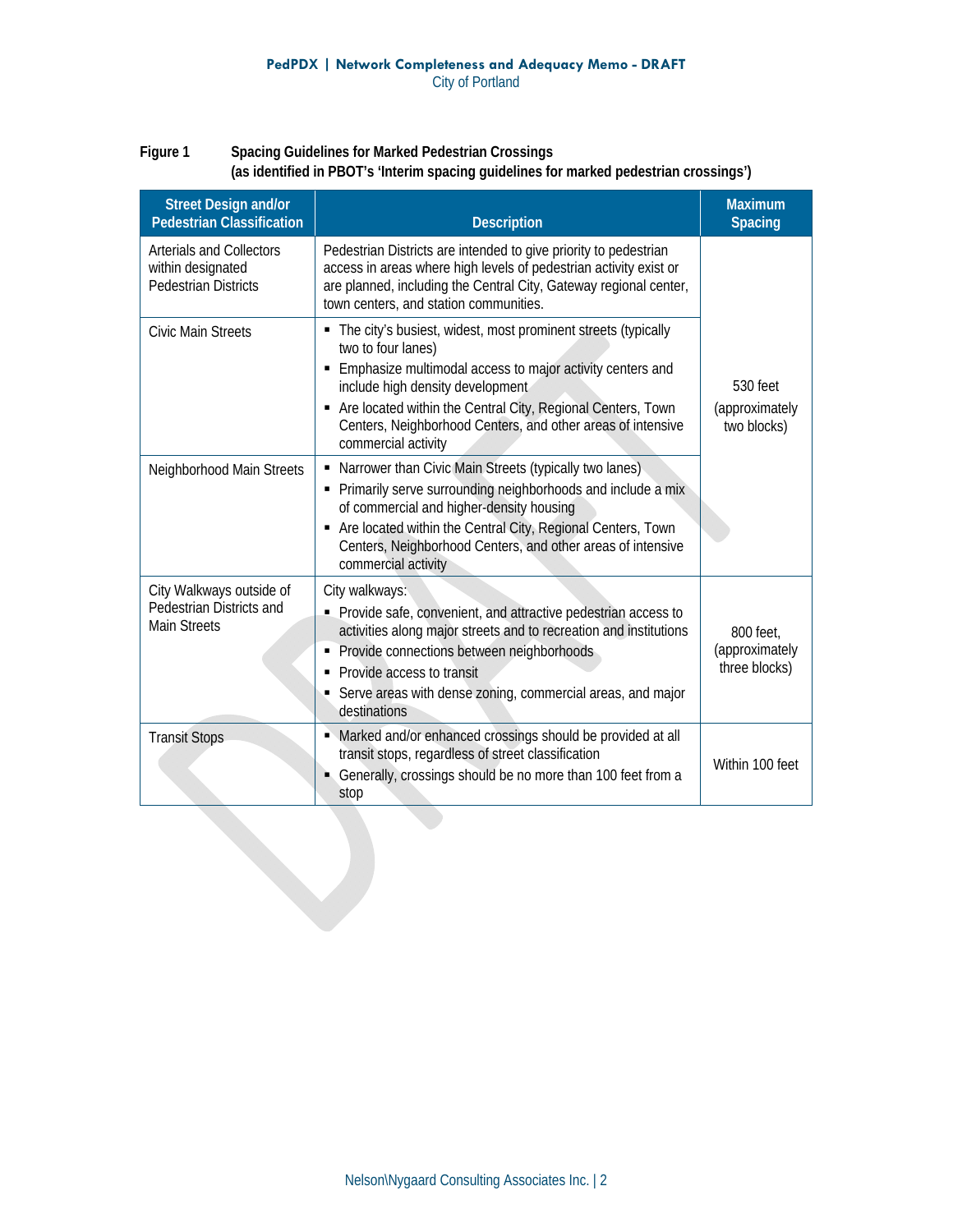### **What Constitutes a Crossing Deficiency?**

A roadway crossing deficiency is defined as an existing marked pedestrian crossing that does not meet the City of Portland's guidance for crosswalk design.

#### *Crosswalk Design Guidance*

The City has developed crosswalk design guidance by roadway type (Figure 2) which indicates the appropriate type of crosswalk to install based on the number of lanes, posted speed, and average daily traffic of a roadway. The Pedestrian Network Needs evaluation will evaluate the design of existing crossings to identify those that do not meet current standards.





#### Marked Crosswalk

- Marked Crosswalk, island or curb extensions, enhanced signing and striping
- Marked Crosswalk and enhanced/active warning (islands and RRFB's)
- Marked Crosswalk and pedestrian hybrid or full signal

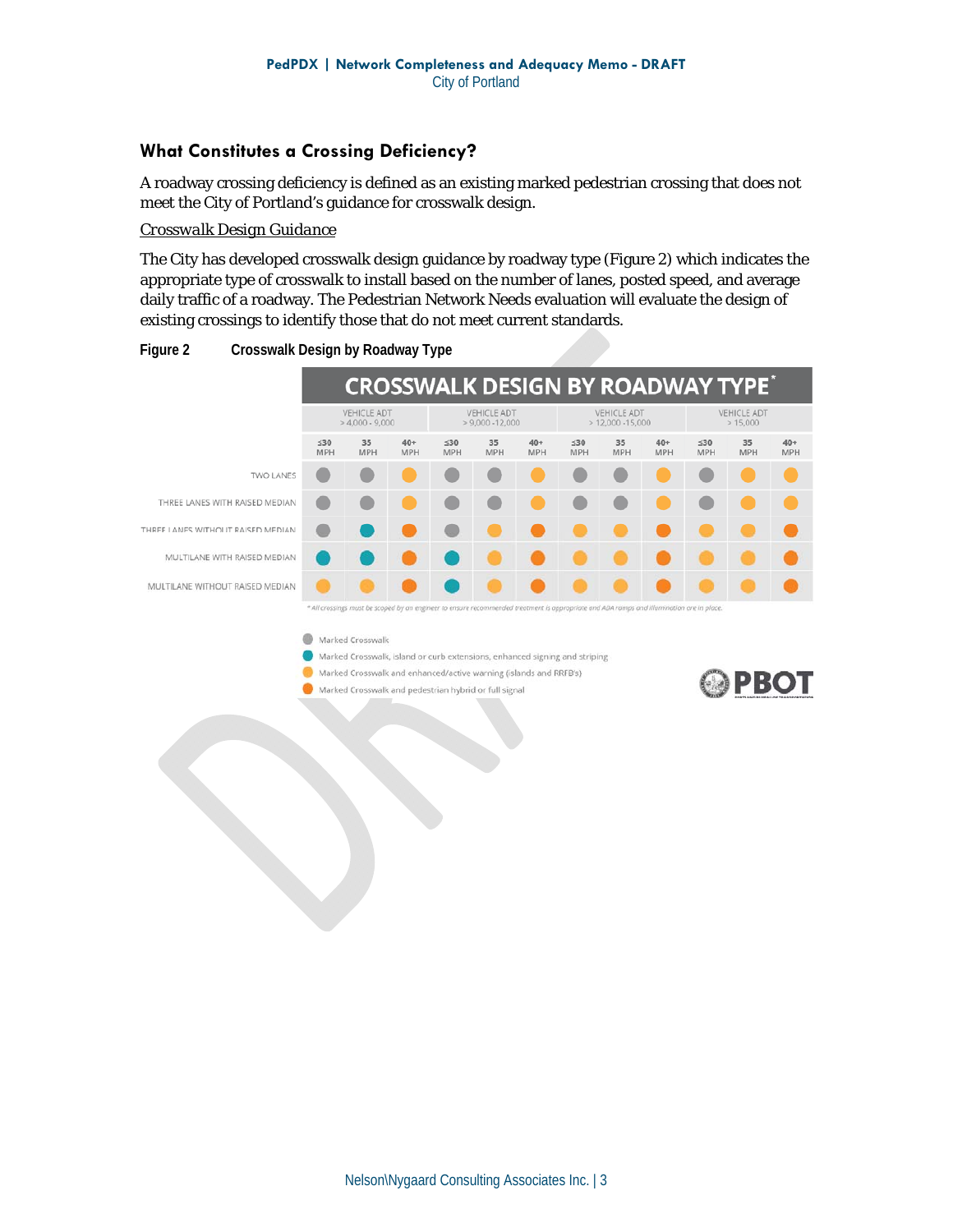# **Along the Roadway**

Standards for sidewalks and other walkways along the roadway are defined in the 1998 Portland Pedestrian Design Guide. The City is currently developing Alternative Street Standards to allow flexible, context-sensitive design, recognizing that a sidewalk on both sides may not be necessary or appropriate for every street (see below).

### **What Constitutes a Gap Along the Roadway?**

The 1998 Portland Pedestrian Design Guide sets the standard that all city streets should have a sidewalk on both sides. A segment of a city street that does not have a sidewalk on both sides constitutes a gap in the network.

### **What Constitutes a Deficiency Along the Roadway?**

An existing sidewalk that does not meet the City's current sidewalk dimension standards constitutes a deficiency in the network. The Needs evaluation will identify deficiencies on arterial and collector streets.

#### *Sidewalk Dimension Standards*

Sidewalk dimension standards are based on the pedestrian classification, as defined in the Portland Transportation System Plan (TSP), and are detailed in Figure 3. Local streets will not be included in the needs evaluation for sidewalk design.

| <b>Pedestrian Classification</b>                                                                                 | <b>Sidewalk Corridor Width</b> |  |  |
|------------------------------------------------------------------------------------------------------------------|--------------------------------|--|--|
| Pedestrian Districts, especially for arterial streets                                                            | 15 feet                        |  |  |
| City walkways, and local streets in pedestrian districts                                                         | 12 feet                        |  |  |
| Local service walkways, acceptable for city walkways provided the<br>through pedestrian zone in 6 feet (1.9 m)   | 11 feet                        |  |  |
| Local service walkways in residential zones of R-7 or less dense                                                 | 10 feet                        |  |  |
| Not recommended, except in existing conditions when increasing<br>the sidewalk corridor width is not practicable | 9 feet or less                 |  |  |

**Figure 3 Recommended Widths for Sidewalk Corridor Zones (as identified in the Portland TSP)** 

### **Alternative Street Designs Standards**

In 2012, the City of Portland adopted "street-by-street" standards that allow for flexible street design of local residential streets. These standards allow eligible streets to be built with a narrow right of way, without curbs, and with a sidewalk on only one side, creating less impervious surface and fewer impacts to existing natural features. The City is currently developing Alternative Street Designs standards that will replace the 2012 standards, and provide alternative design options for collector and arterials streets as well. A summary table of the draft standards, including the roadways classes to which they apply as well as the speed and volume conditions under which they may be considered, is provided in Figure 4. The full guidelines will include information describing the design elements of each alternative street type.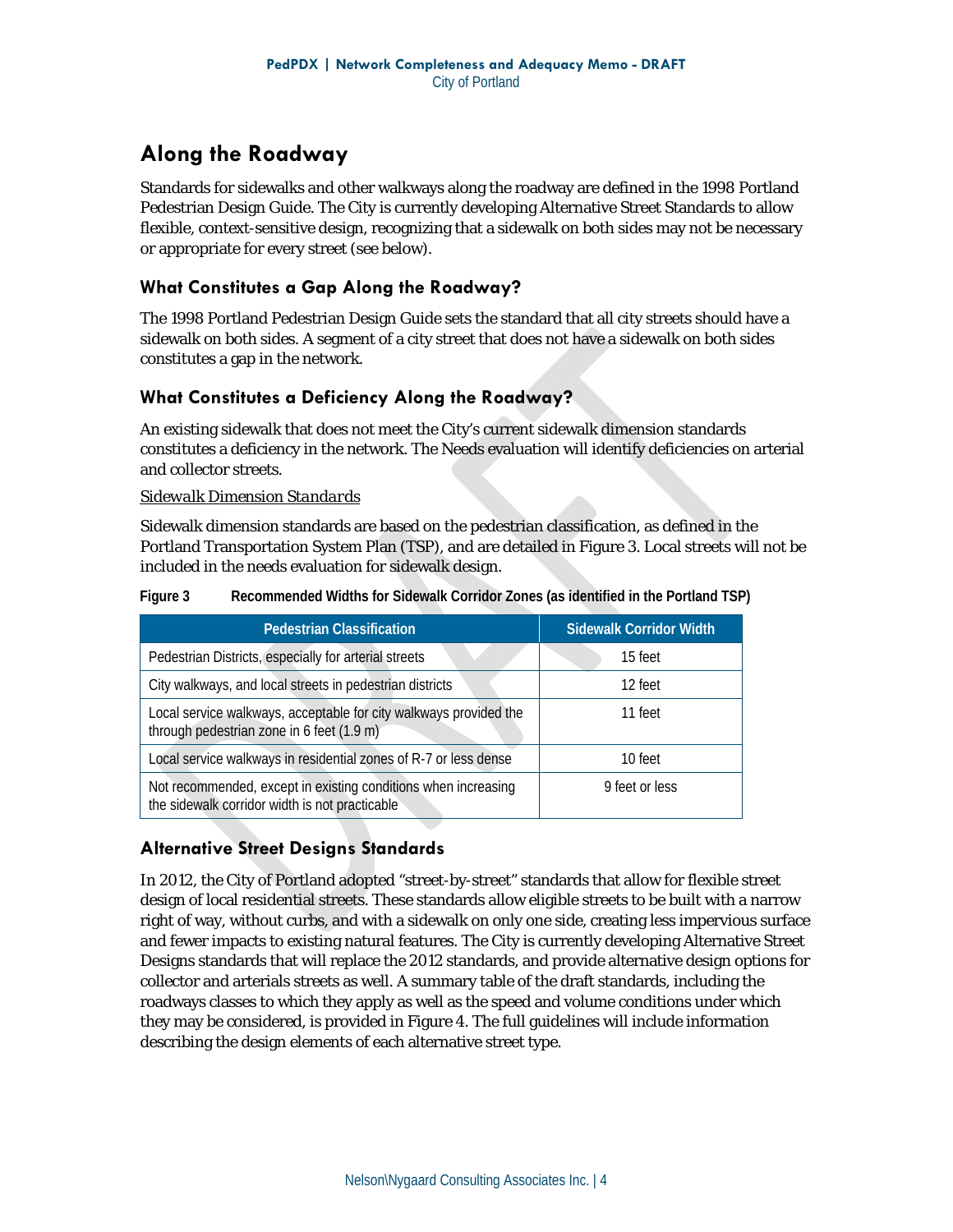**Figure 4 Summary of PBOT draft Alternative Street Designs Standards** 

| <b>Alternative</b><br>street type       | <b>Roadway</b><br>classification | Max<br>daily<br>vehicles | Max<br>posted<br>speed | Safe<br><b>Routes</b><br><b>Applicability</b> | <b>Traffic</b><br>calming may<br>be required | Unit<br>cost |
|-----------------------------------------|----------------------------------|--------------------------|------------------------|-----------------------------------------------|----------------------------------------------|--------------|
| Pedestrian or<br><b>Shared Use Path</b> | N/A                              | N/A                      | N/A                    | Yes                                           |                                              |              |
| <b>Shared local</b><br>street           | Local                            | 500                      | 15 mph                 | with 15 mph<br>design speed                   | Yes                                          |              |
| <b>Advisory</b><br>Shoulder             | Local                            | 3000                     | 25 mph                 | 500 vpd, local<br>streets only                | Yes                                          |              |
| Safer<br>Shoulder                       | Local, Collector,<br>Arterial    | 3000                     | 25 mph                 | 500 vpd                                       | Yes                                          |              |
| Separated<br>Walkway, one side          | Local, Collector,<br>Arterial    | $N/A*$                   | 25 mph                 | w/posted speed<br>of 20 mph                   | Yes                                          |              |
| Separated<br>Walkway, both sides        | Local, Collector,<br>Arterial    | N/A                      | N/A                    | w/posted speed<br>of 20 mph                   |                                              |              |

### **Contextual information for Alternative Street Designs**

\*Must meet crosswalk spacing standard.

#### **Pattern Areas – Where are alternative walking treatments appropriate?**

In some parts of the city, the standards outlined above may not be feasible or desirable. Development patterns and natural features vary considerably throughout the city, and there are areas where alternative walking treatments may be appropriate. The City of Portland's 2035 Comprehensive Plan identifies five Pattern Areas with distinct physical, social, cultural, and environmental characteristics. The plan includes design policies tailored to the unique natural and built assets of each pattern area.

There are two Pattern Areas where Alternative Street Standards are likely to apply:

- Eastern Neighborhoods The diverse range of urban and natural landscapes found in the Eastern Neighborhoods present both opportunities and challenges. Many areas were developed after World War II and feature large blocks, wide streets, and gaps in pedestrian connectivity. New and distinctive approaches to infrastructure design can help preserve natural features while prioritizing new pedestrian connections.
- Western Neighborhoods The terrain of Portland's west hills has shaped the development of the Western Neighborhoods. Infrastructure design should respond to natural features, and focus on enhancements to the existing system of trails, filling key gaps, and improvements in the designated Centers and Corridors identified by the Comprehensive plan.

The remaining three Pattern Areas are conducive to the application of existing standards or, in the case of the Rivers, sidewalk standards do not apply.

- Central City Home to Portland's greatest concentration of employment and civic, cultural and higher education institutions, the Central City has a highly interconnected pedestrian system.
- **IFFEL 1** Inner Neighborhoods Characterized by a regular pattern of neighborhood business districts interspersed with residential areas, the Inner Neighborhoods have small blocks with an interconnected street grid and extensive sidewalks.